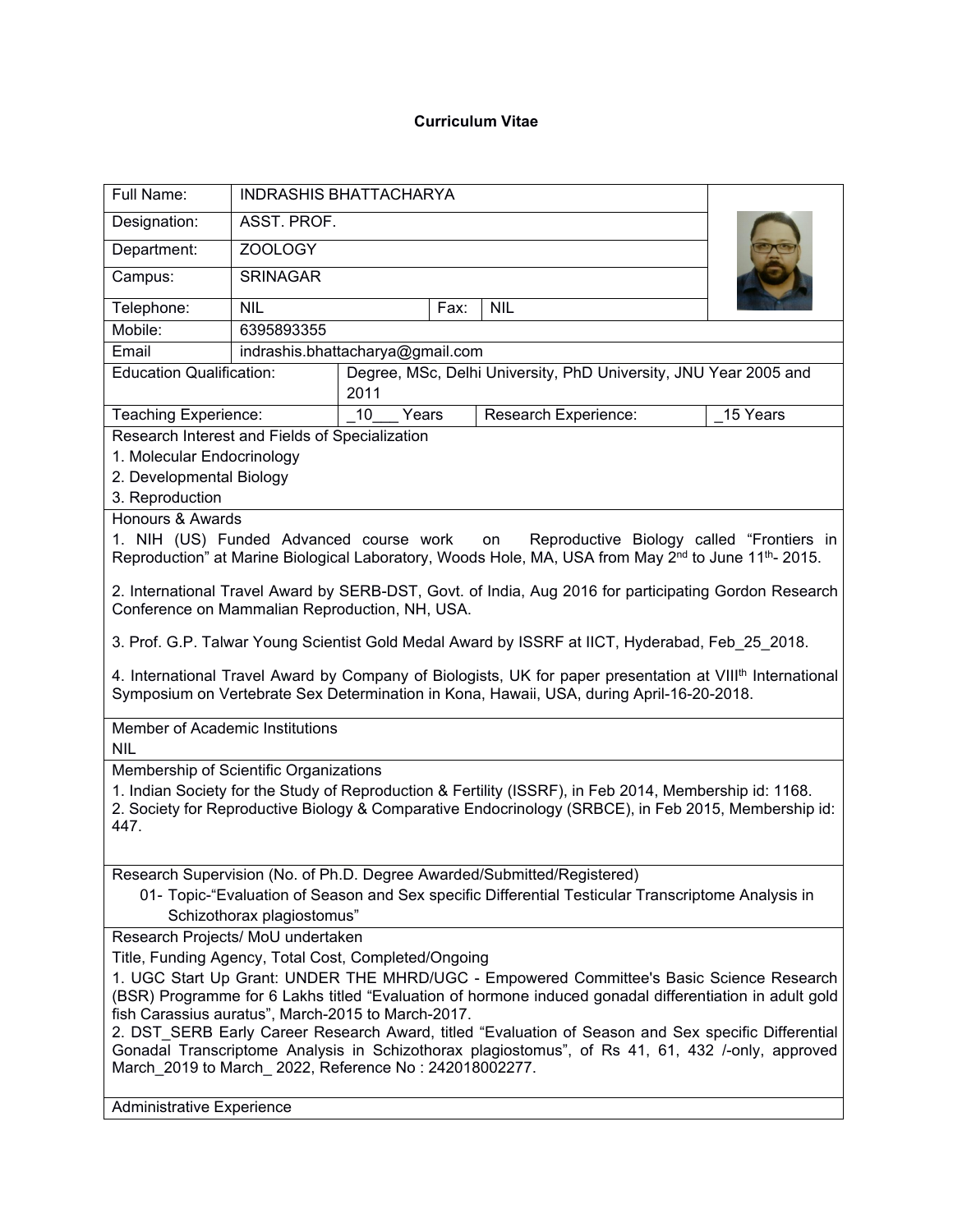1. Student Advisor BSc –Zoology Ist/2<sup>nd</sup> Sem, July-2015-May-2018.

2. Student Advisor MSc-Zoology 1st/2<sup>nd</sup> Sem, July-2018- Till now.

Scientific Visits Abroad/ International Collaboration

- 1. POSTER Presentation at VIII<sup>th</sup> International Symposium on Vertebrate Sex Determination at | Kona, Hawaii, USA, during April-16-20-2018.
- 2. POSTER presentation at "Gordon Research Conference" on Mammalian Reproduction (https://www.grc.org/programs.aspx?id=16762) at Waterville Valley, NH, USA during Aug 21th to 26th-2016.
- 3. NIH (US) Funded Advanced course work on Reproductive Biology called "Frontiers in Reproduction" at Marine Biological Laboratory, Woods Hole, MA, USA from May 2<sup>nd</sup> to June 11<sup>th</sup>-  $\mid$ - **1** 2015.

Conference/Symposium/Workshop Attended during last five years (2015-2020)

International

Attended/Presented Paper/Invited Talk/Keynote Address/Session Chair, Title of event, place, date, year

- 1. Poster presentation in the World Congress on the Reproductive Health and 30<sup>th</sup> Annual Meeting | of ISSRF, from Feb-14 to Feb-16-2020, at SMVDU, Katra, Jammu, J & K, India.
- 2. Invited Presentation at International Conference on MOLECUALR SIGNALLING, NCCS, Pune, during Jan\_23-25\_2019.
- 3. Invited Talk in International Conference on Reproduction, Endocrinology and Development (ICRED '19) from Jan\_19-21\_2019 at Navrachana University, Varodara.
- 4. Poster Presentation at VIII<sup>th</sup> International Symposium on Vertebrate Sex Determination at Kona, | Hawaii, USA, during April-16-20-2018.
- 5. Prof. G.P. Talwar Award Lecture at IICT, Hyderabad, Feb\_25\_2018.
- 6. Invited Short Talk at International Conference on MOLECUALR SIGNALLING, University of Hyderabad, during Feb 8-10-2018.
- 7. Oral Presentation in the International Symposium and 35<sup>th</sup> Annual Meeting organized by Dept. Animal Sciences, University of Hyderabad, during Feb 9-11-2017.
- 8. Poster presentation in the International Conference of Reproductive Health and 27<sup>th</sup> Annual Meeting of ISSRF, from Jan-23 to Jan25-2017, at AIIMS, New Delhi.
- 9. POSTER presentation at "Gordon Research Conference" on Mammalian Reproduction (https://www.grc.org/programs.aspx?id=16762 ) at Waterville Valley, NH,USA during Aug 21th to 26th-2016.
- 1 0 . Invited talk in the International Symposium on Integrative Physiology and Comparative Endocrinology (ISIPCE) organized by Dept. of Zoology, BHU, Varanasi during Feb 12-14-2016.
- 1 1 . Invited talk in the International Conference on MOLECUALR SIGNALLING: RECENT TRENDS IN BIOMEDICAL AND TRANSLATIONAL RESEARCH,Nov 20<sup>th</sup>-22nd 2015, NEHU, Shillong, Research India.
- 12. Oral Presentation in the 18<sup>th</sup> Annual Symposium of "Frontiers in Reproduction" at Woods Hole, | MA, USA from June 11<sup>th</sup> to June 13<sup>th</sup>-2015.

National

NIL

Conference/Symposium/Workshop Organized during last five years (2015-2020)

1. Chairman/Convener/Organizing Secretary, Title of event, place, date, year

NIL

Publications during last five years (2015-2020)

Journals

Title of Paper, All Authors (Surname First), Name of Journal, Volume No, Page Nos., Year of publication (Impact Factor)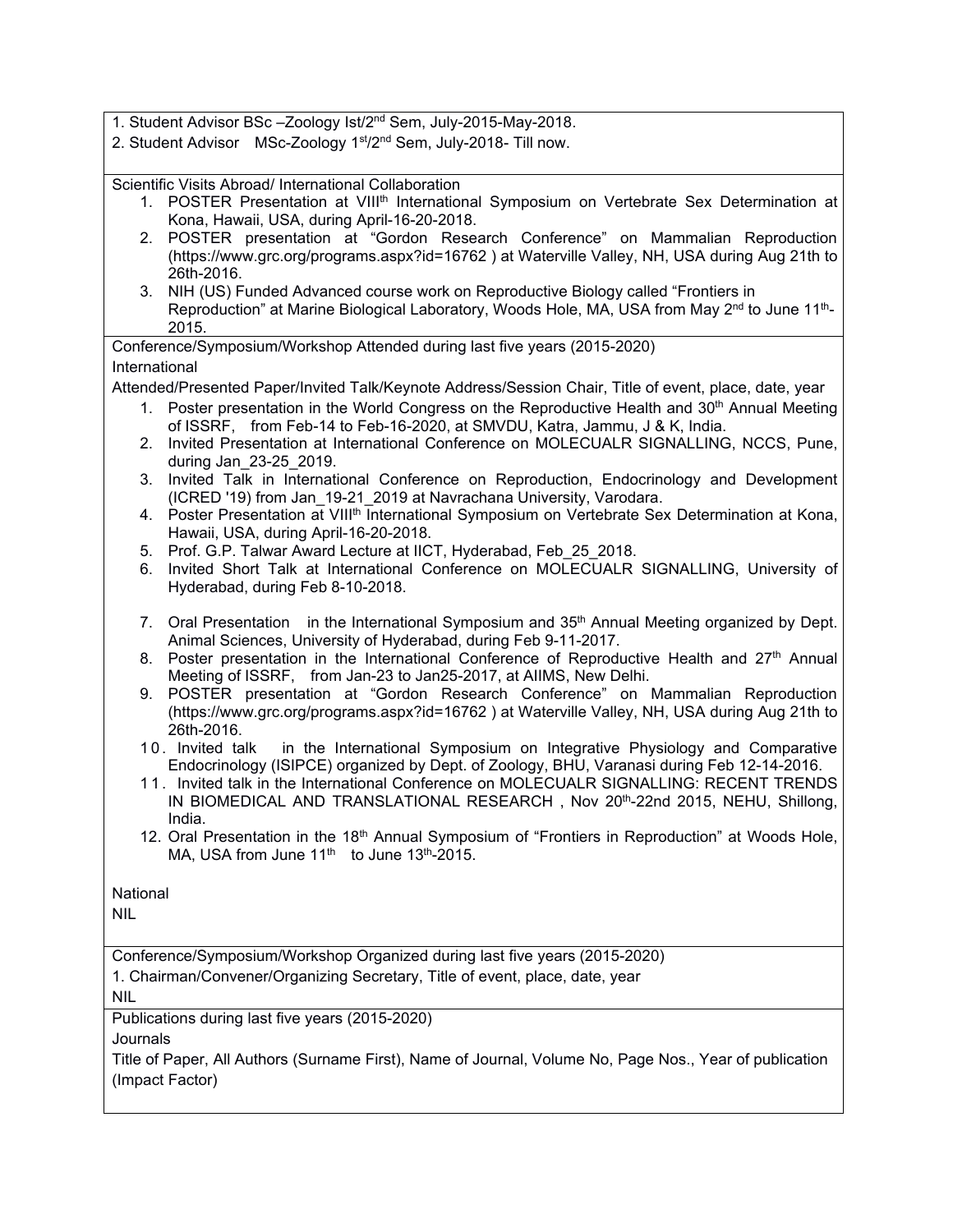- 1. Pubertal down regulation of Tetraspanin8 in testicular Sertoli cells is crucial for male fertility, Bhola Shankar Pradhan<sup>#</sup>, Indrashis Bhattacharya<sup>#</sup>, Rajesh Sarkar and Subeer S Majumdar, Mol Hum*\* Reprod. 2020 Oct 1;26(10):760-772. doi: 10.1093/molehr/gaaa055. # = Equal Contribution [IMPACT FACTOR: 3.8]
- 2. Downregulation of Sostdc1 in Testicular Sertoli Cells is Prerequisite for Onset of Robust Spermatogenesis at Puberty. Bhola Shankar Pradhan, Indrashis Bhattacharya, Rajesh Sarkar and Subeer S Majumdar, Scientific Reports, 2019 Aug 7;9(1):11458. doi: 10.1038/s41598-019-47930-x. IMPACT FACTOR: 4.5
- 3. Pubertal orchestration of hormones and testis in primates. Indrashis Bhattacharya, Souvik Sensharma and Subeer S Majumdar, Mol Reprod Dev. 2019 Nov;86(11):1505-1530. doi: 10.1002/mrd.23246. Epub 2019 Aug 1. IMPACT FACTOR: 3
- 4. Testosterone augments FSH Signaling by upregulating the expression and activity of FSH-Receptor in Pubertal Primate Sertoli cells. Indrashis Bhattacharya; Sayon Basu; Bhola Shankar Pradhan; Hironmoy Sarkar; Perumal Nagarajan; Subeer S Majumdar, Molecular and Cellular Endocrinology, 2019 Feb 15;482:70-80. doi: 10.1016/j.mce.2018.12.012. Epub 2018 Dec 21 [ IMPACT FACTOR: 4]
- 5. Hormone induced differential transcriptome analysis of Sertoli cells during postnatal maturation of rat testes. Mukesh Gautam\* Indrashis Bhattacharya\*, Umesh Rai and Subeer S Majumdar, PLoS ONE, 2018, 13(1): e0191201.https://doi.org/10.1371/journal. pone.0191201. \*Equal contribution [IMPACT FACTOR: 3]
- 6. Advantages of pulsatile hormone treatment for assessing hormone induced gene expression by cultured rat Sertoli cells. Indrashis Bhattacharya, Mukesh Gautam, Hironmoy Sarkar, Mansi Shukla and Subeer S Majumdar. Cell and Tissue Research 2017. May;368(2):389-396. doi: 10.1007/s00441-016-2410-1. [IMPACT FACTOR: 3.5]
- 7. Hormone responsiveness of cultured Sertoli cells obtained from adult rats after their rapid isolation under less harsh condition. Mukesh Gautam\*, Indrashis Bhattacharya\*, Yendrembam Sangeeta Devi, Satyapal Arya and Subeer S Majumdar. Andrology 2016 May;4(3):509-19. doi: 10.1111/andr.12161). \*Equal contribution [IMPACT FACTOR: 3]
- 8 . Male Infertility-Present and Future. Indrashis Bhattacharya and Subeer S Majumdar. MGM Journal of Medical Sciences, 2015,2(1): 16-24.
- 9. Low levels of Gas and Ric8b in testicular Sertoli cells may underlie restricted FSH action during infancy in primates. Indrashis Bhattacharya, Sayon Basu, Kanchan Sarda, Mukkesh Gautam, Perumal Nagarajan, Bhola Shankar Pradhan, Hironmoy Sarkar, Yendrembam Sangeeta Devi and Subeer S. Majumdar , Endocrinology , 2015 Mar;156(3):1143-55. [IMPACT FACTOR: 4.4]
- 10. The Effect of IBMX and hormones on gene expression by rat Sertoli cells, Indrashis Bhattacharya , Mukkesh Gautam and Subeer S Majumdar , Journal of Reproductive Health and Medicine, 2015, Volume 1, Issue 1, Pages 29-40 (January–June).

## Proceedings

Title of Paper, All Authors (Surname First), Name of conference, Date & Year

THE EFFECT OF PULSATILE TREATMENT OF FSH AND TESTOSTERONE ON DIFFERENTIAL GENE EXPRESSION IN RAT SERTOLI CELLS DURING POSTNATAL TESTICULAR MATURATION. Indrashis Bhattacharya, Mukkesh Gautam, , Bholashankar Pradhan, PhD and Subeer Majumdar. Andrology, © 2015 American Society of Andrology and European Academy of Andrology, 2015,